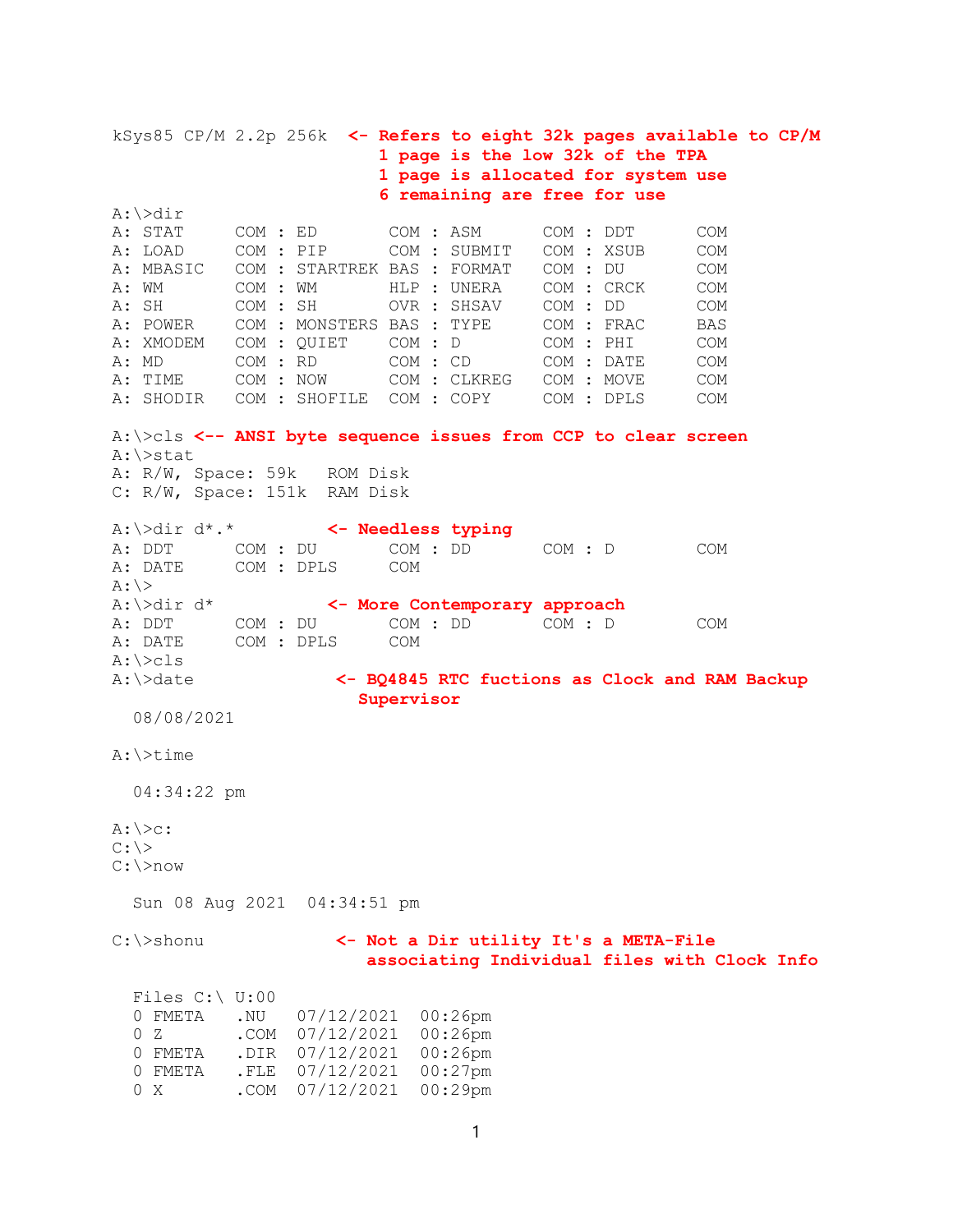| U       | TYPE                                                                       | .COM                    |     | 07/12/2021         |            | $00:27$ pm                                              |  |  |  |
|---------|----------------------------------------------------------------------------|-------------------------|-----|--------------------|------------|---------------------------------------------------------|--|--|--|
| 0       | MOVE                                                                       | .COM                    |     | 07/12/2021         |            | $00:27$ pm                                              |  |  |  |
| 0<br>D  |                                                                            | .COM                    |     | 07/12/2021         |            | $00:28$ pm                                              |  |  |  |
| 0       | PHI                                                                        | .COM                    |     | 07/12/2021         |            | $00:35$ pm                                              |  |  |  |
| 0       | COMPARE .COM                                                               |                         |     | 07/12/2021         |            | $00:39$ pm                                              |  |  |  |
| 0       | SHODIR                                                                     | .COM                    |     | 07/12/2021         |            | $00:29$ pm                                              |  |  |  |
| 0       | CD                                                                         | .COM                    |     | 07/12/2021         |            | $00:30$ pm                                              |  |  |  |
| 0<br>RD |                                                                            | .COM                    |     | 07/12/2021         |            | $00:30$ pm                                              |  |  |  |
| 0<br>MD |                                                                            | .COM                    |     | 07/12/2021         |            | $00:31$ pm                                              |  |  |  |
|         | 0 COPY                                                                     | .COM                    |     | 07/12/2021         |            | $00:32$ pm                                              |  |  |  |
| 0       | CLKREG                                                                     | $\mathsf{.COM}$         |     | 07/12/2021         |            | $00:32$ pm                                              |  |  |  |
| 0 NOW   |                                                                            | .COM                    |     | 07/12/2021         |            | $00:33$ pm                                              |  |  |  |
| 0       | TIME                                                                       | .COM                    |     | 07/12/2021         |            | $00:33$ pm                                              |  |  |  |
|         | 0 DATE                                                                     | .COM                    |     | 07/12/2021         |            | $00:33$ pm                                              |  |  |  |
|         | more                                                                       |                         |     |                    |            | IIIIIIIIIIII <-- Backspaces that erase "more" text upon |  |  |  |
|         |                                                                            |                         |     |                    | key stroke |                                                         |  |  |  |
| 0 MPI   |                                                                            | .COM                    |     | 07/12/2021         |            | $00:34$ pm                                              |  |  |  |
| 0 PHY   |                                                                            | .COM                    |     | 07/14/2021         |            | $06:25$ pm                                              |  |  |  |
| 0 P     |                                                                            | .COM                    |     | 07/12/2021         |            | 00:36pm                                                 |  |  |  |
| 0<br>SI |                                                                            | .COM                    |     | 07/12/2021         |            | $00:37$ pm                                              |  |  |  |
| 0       | STB                                                                        | $. \mathsf{COM}$        |     | 07/12/2021         |            | $00:37$ pm                                              |  |  |  |
| 0       | BETTY                                                                      |                         |     | 07/12/2021         |            | $00:38$ pm                                              |  |  |  |
| 0       | CRCLIST . TXT                                                              |                         |     | 07/12/2021         |            | $00:40$ pm                                              |  |  |  |
| 0<br>K  |                                                                            | .COM                    |     | 07/12/2021         |            | $00:39$ pm                                              |  |  |  |
| 3       | STAT                                                                       | .COM                    |     | 07/12/2021         |            | $00:43$ pm                                              |  |  |  |
|         | 1 CLKREG                                                                   | .COM                    |     | 07/12/2021         |            | $00:41$ pm                                              |  |  |  |
|         | 1 SHODIR                                                                   | $. \mathrm{HEX}$        |     | 07/30/2021         |            | $07:01$ pm                                              |  |  |  |
| 1 CD    |                                                                            | .COM                    |     | 07/12/2021         |            | $00:42$ pm                                              |  |  |  |
| 0       | MPI                                                                        | $.$ HEX                 |     | 07/17/2021         |            | $01:46$ pm                                              |  |  |  |
| 3       | CD                                                                         | .COM                    |     | 07/12/2021         |            | $00:44$ pm                                              |  |  |  |
| 1 LEX   |                                                                            | .COM                    |     | 07/17/2021         |            | $01:13$ pm                                              |  |  |  |
| 0       | SHOFILE . COM                                                              |                         |     | 07/14/2021         |            | 06:41pm                                                 |  |  |  |
|         | 1 DPLS                                                                     | .COM                    |     | 07/14/2021         |            | $06:44$ pm                                              |  |  |  |
| 4       | CD                                                                         | .COM                    |     | 07/14/2021         |            | 06:42pm                                                 |  |  |  |
| 4       | SI                                                                         | .COM                    |     | 07/14/2021         |            | 06:43pm                                                 |  |  |  |
| 5<br>CD |                                                                            | .COM                    |     | 07/14/2021         |            | $06:57$ pm                                              |  |  |  |
|         | more 0000000000                                                            |                         |     |                    |            |                                                         |  |  |  |
| 1       | SHODIR                                                                     | .COM                    |     | 07/30/2021         |            | $07:01$ pm                                              |  |  |  |
| 0 K     |                                                                            | .HEX 07/29/2021 10:33pm |     |                    |            |                                                         |  |  |  |
|         | 0 SHONU                                                                    | .COM 07/30/2021 04:50pm |     |                    |            |                                                         |  |  |  |
|         | 0 TEST                                                                     | . <sub>FLE</sub>        |     | 07/31/2021 03:57pm |            |                                                         |  |  |  |
|         | $C:\rangle >$ phi<-- Here Dir info and Meta Info Merge as a DIRECTORY Util |                         |     |                    |            |                                                         |  |  |  |
|         |                                                                            |                         |     |                    |            |                                                         |  |  |  |
|         | Directory C:\ROOT                                                          |                         |     |                    |            |                                                         |  |  |  |
| TOOLS   |                                                                            | [dir]                   |     | 05/24/2020         |            | 00:56pm L:20                                            |  |  |  |
|         | <b>DOCUMENTS</b>                                                           | [dir]                   |     | 06/11/2020         |            | 05:50pm L:20                                            |  |  |  |
|         | MEMO'S                                                                     | [dir]                   |     | 20/20/2014         |            | 09:20am L:20                                            |  |  |  |
|         | TESTPROCS                                                                  | [dir]                   |     | 20/20/2014         |            | 09:20am L:20                                            |  |  |  |
| EMAIL   |                                                                            | [dir]                   |     | 20/20/2014         |            | 09:20am L:20                                            |  |  |  |
|         | PROCEDURE                                                                  | [dir]                   |     | 20/20/2014         |            | 09:20am L:20                                            |  |  |  |
|         | FMETA.NU                                                                   |                         | 02k | 08/08/2021         |            | 04:35pm                                                 |  |  |  |
| Z.COM   |                                                                            |                         | 02k | 08/08/2021         |            | 04:35pm                                                 |  |  |  |
|         | FMETA.DIR                                                                  |                         | 01k | 07/12/2021         |            | $00:26$ pm                                              |  |  |  |
|         |                                                                            |                         |     |                    |            |                                                         |  |  |  |

FMETA.FLE 01k 07/12/2021 00:27pm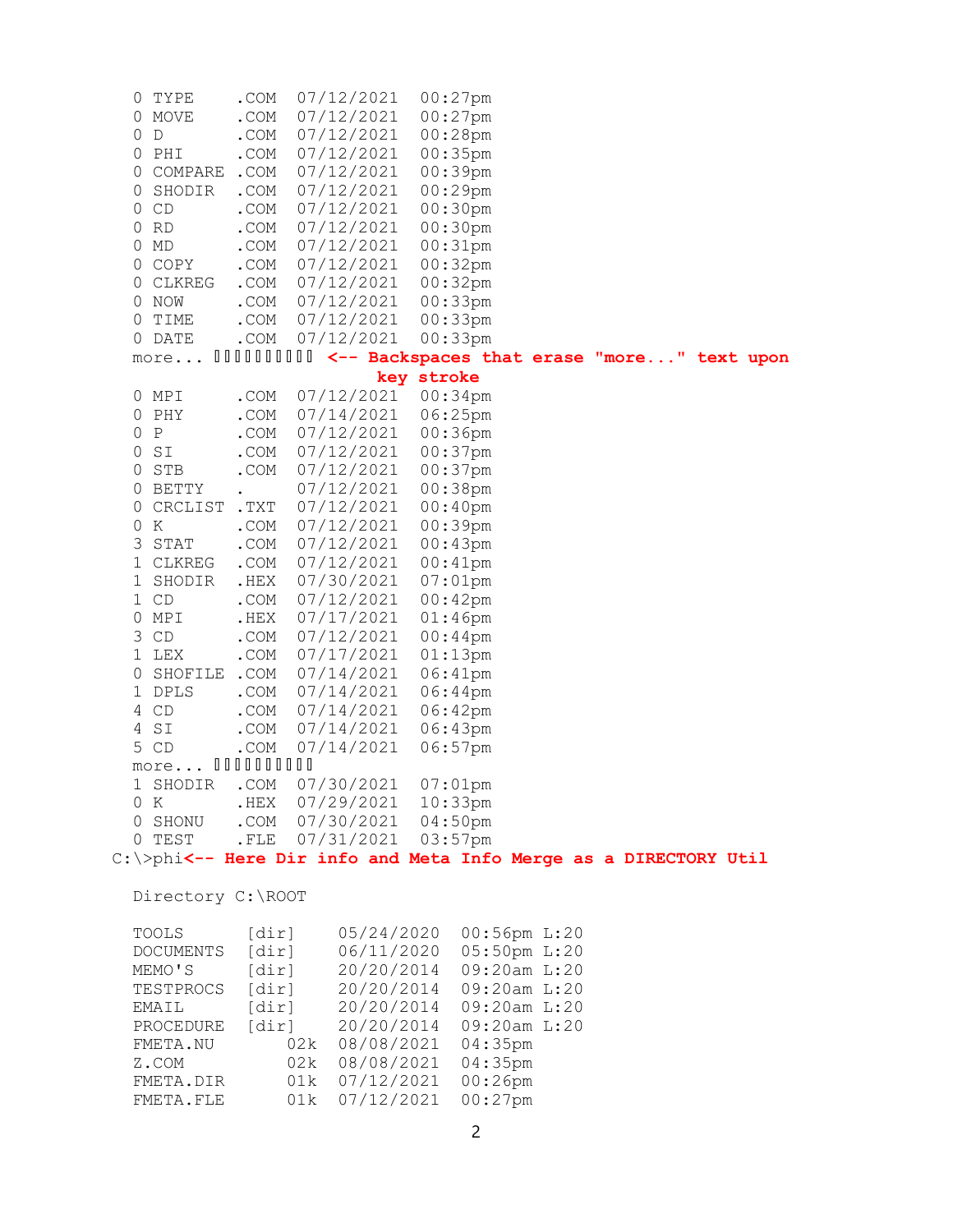| PHI.COM           | 03k  | 07/12/2021 | 00:35pm    |
|-------------------|------|------------|------------|
| TYPE.COM          | 01k  | 07/12/2021 | $00:27$ pm |
| MOVE.COM          | 02k  | 07/12/2021 | $00:27$ pm |
| D.COM             | 03k  | 07/12/2021 | 00:28pm    |
| COMPARE.COM       | 01k  | 07/12/2021 | $00:39$ pm |
| X.COM             | 05k  | 07/12/2021 | $00:29$ pm |
| SHODIR.COM        | 01k  | 07/12/2021 | 00:29pm    |
| CD.COM            | 01k  | 07/12/2021 | $00:30$ pm |
| RD.COM            | 01k  | 07/12/2021 | $00:30$ pm |
| MD.COM            | 02k  | 07/12/2021 | 00:31pm    |
| COPY.COM          | 02k  | 07/12/2021 | 00:32pm    |
| 000000000<br>more |      |            |            |
| CLKREG.COM        | 02k  | 07/12/2021 | 00:32pm    |
| NOW.COM           | 01k  | 07/12/2021 | 00:33pm    |
| TIME.COM          | 01k  | 07/12/2021 | $00:33$ pm |
| DATE.COM          | 01k  | 07/12/2021 | 00:33pm    |
| MPI.COM           | 05k  | 07/12/2021 | 00:34pm    |
| SI.COM            | 02k  | 07/12/2021 | 00:37pm    |
| P.COM             | 11k  | 07/12/2021 | $00:36$ pm |
| STB.COM           | 03k  | 07/12/2021 | $00:37$ pm |
| BETTY.            | 01k  | 07/12/2021 | 00:38pm    |
| CRCLIST.TXT       | 01 k | 07/12/2021 | $00:40$ pm |
| K.COM             | 10k  | 07/12/2021 | $00:39$ pm |
| TEST.FLE          | 00k  | 07/31/2021 | $03:57$ pm |
| PHY.COM           | 03k  | 07/14/2021 | 06:25pm    |
| SHOFILE.COM       | 02k  | 07/14/2021 | 06:41pm    |
| SHONU.COM         | 02k  | 07/30/2021 | $04:50$ pm |
| CRCKLIST.CRC      | 01k  | 08/08/2021 | 04:35pm    |
| SD.COM            | 09k  | 08/08/2021 | 04:35pm    |

 32 Files occupying 83k bytes. 11 files in other directories. C: has 151k bytes & 20 d1r entries free.

C:\>cd\tools <- switching to a directory (user area)

C:\TOOLS>d <-- A Short directory util

Directory C:\TOOLS

[ARCHIVE ] <-- Indicates another child directory (user area) SHODIR .HEX 03k ... CLKREG .COM 02k ... CD .COM 01k ... DPLS .COM 01k ... LEX .COM 01k ... SHODIR .COM 01k ...

06 Files occupying 09k

C:\TOOLS>shodir <-- This util depicts User/Dir association

Child Directories for C:\TOOLS

01 P1 ARCHIVE [U03] 04/30/2020 11:49am L:32

C:\TOOLS>cd archive <-- Select child dir

C:\TOOLS\ARCHIVE>d <-- Show Dir Content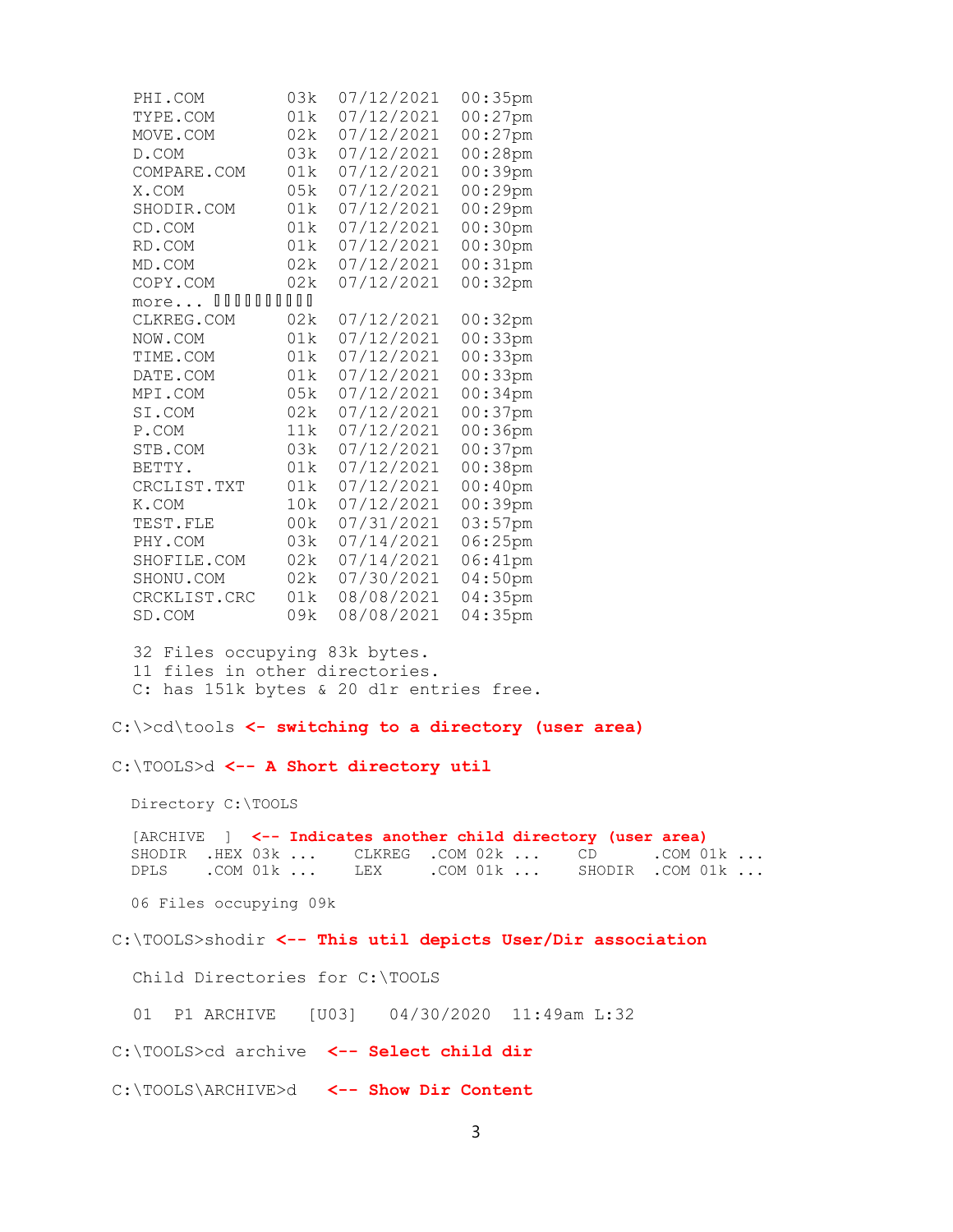Directory C:\ARCHIVE

STAT . COM 06k ... CD . COM 01k ... 02 Files occupying 07k

C:\TOOLS\ARCHIVE>

C:\TOOLS\ARCHIVE>cd\ <-- Return to Root Dir

## C: \>d <- Show Root Content

| Directory C:\ROOT      |             |       |             |       |
|------------------------|-------------|-------|-------------|-------|
| [ TOOLS ]              | [ DOCUMENTS | - 1 - | [ MEMO'S ]  |       |
| TESTPROCS 1            | i EMAIL 1   |       | [ PROCEDURE |       |
| FMETA.NU<br>$02k$      | Z.COM       | $02k$ | FMETA.DIR   | $01k$ |
| $01k$<br>FMETA.FLE     | PHI.COM     | $03k$ | TYPE.COM    | $01k$ |
| $02k$<br>MOVE.COM      | D.COM       | $03k$ | COMPARE.COM | $01k$ |
| $0.5k$<br>X.COM        | SHODIR.COM  | $01k$ | CD.COM      | $01k$ |
| $01k$<br>RD.COM        | MD.COM      | $02k$ | COPY.COM    | $02k$ |
| $02k$<br>CLKREG.COM    | NOW.COM     | $01k$ | TIME.COM    | $01k$ |
| $01k$<br>DATE.COM      | MPI.COM     | $05k$ | SI.COM      | $02k$ |
| $11k$<br>P.COM         | STB.COM     | $03k$ | BETTY.      | $01k$ |
| CRCLIST.TXT<br>01k     | K.COM       | $10k$ | TEST.FLE    | $00k$ |
| $03k$<br>PHY.COM       | SHOFILE.COM | $02k$ | SHONU.COM   | $02k$ |
| CRCKLIST.CRC 01k       | SD.COM      | $09k$ |             |       |
| 32 Files occupying 83k |             |       |             |       |

C:\>cd\tools\archive <- Switching direct to /child/child directory

C:\TOOLS\ARCHIVE>xmodem stat.com/r <-- Execute USER0/Drive A: pgm

File exists. Overwrite (Y/N)?y File created Receiving via CON with CRCsC OK Received 41 blocks C:\TOOLS\ARCHIVE>stat <-- Run just loaded file A: R/W, Space: 59k C: R/W, Space: 151k

C:\TOOLS\ARCHIVE>cd\ <-- Back to Root

C:\>d

| Directory C:\ROOT |        |               |                   |             |       |
|-------------------|--------|---------------|-------------------|-------------|-------|
| TOOLS 1           |        | [ DOCUMENTS ] |                   | [ MEMO'S ]  |       |
| TESTPROCS 1       |        | [ EMAIL ]     |                   | [ PROCEDURE |       |
| FMETA.NU          | $02k$  | Z.COM         | $02k$             | FMETA.DIR   | $01k$ |
| FMETA.FLE         | $01k$  | PHI.COM       | $03k$             | TYPE.COM    | $01k$ |
| MOVE.COM          | $02k$  | D.COM         | $03k$             | COMPARE.COM | $01k$ |
| X.COM             | $05k$  | SHODIR.COM    | $01k$             | CD.COM      | $01k$ |
| RD.COM            | $01k$  | MD.COM        | $02k$             | COPY.COM    | $02k$ |
| CLKREG.COM        | $02k$  | NOW.COM       | $01k$             | TIME.COM    | $01k$ |
| DATE.COM          | $01k$  | MPI.COM       | $0.5k$            | SI.COM      | $02k$ |
| P.COM             | $11k$  | STB.COM       | $03k$             | BETTY.      | $01k$ |
| CRCLIST.TXT       | $01k$  | K.COM         | $10k$             | TEST.FLE    | $00k$ |
| PHY.COM           | $0.3k$ | SHOFILE.COM   | $02k$             | SHONU.COM   | $02k$ |
| CRCKLIST.CRC      | 01k    | SD.COM        | 0.9k<br>$\cdot$ . |             |       |